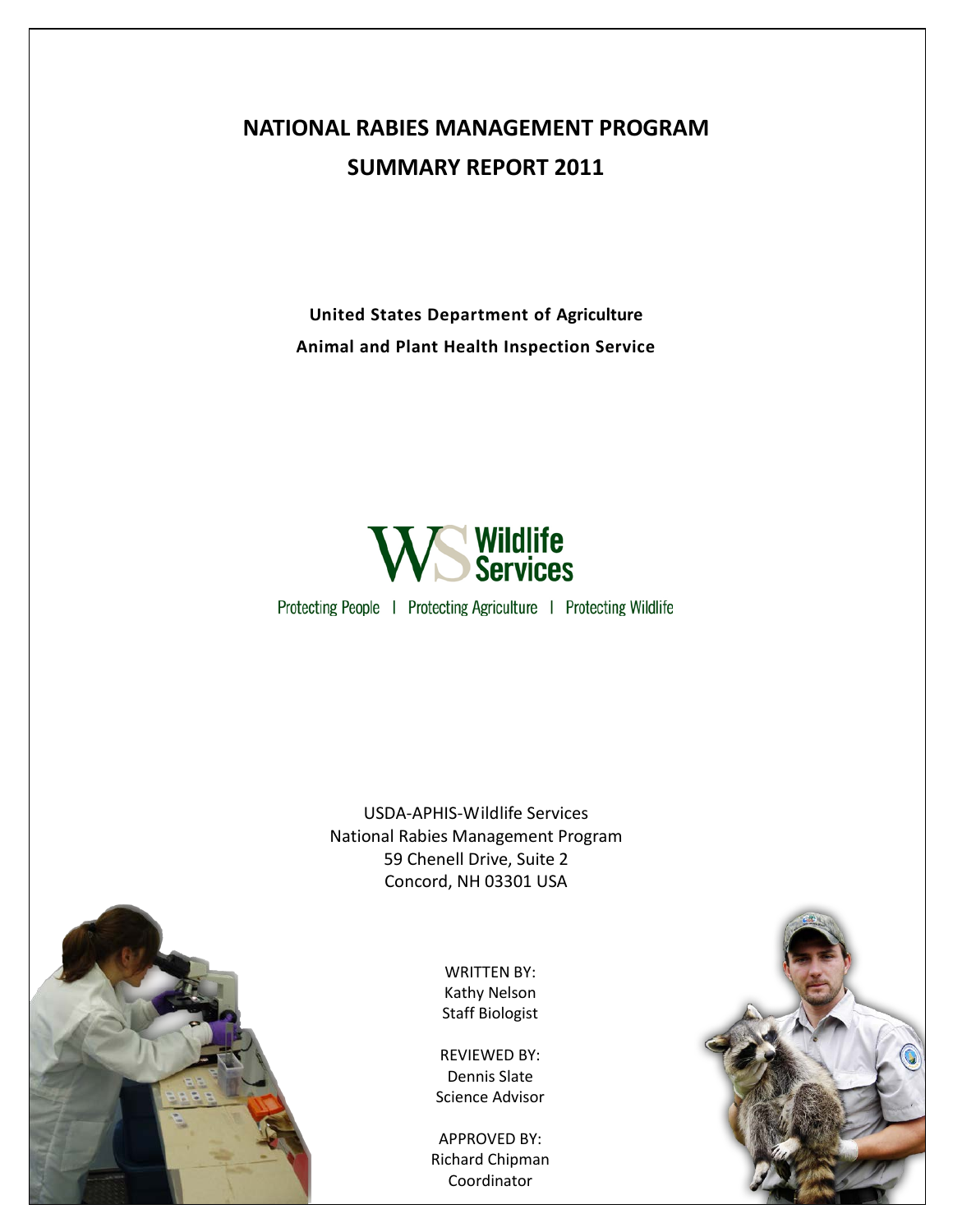Oral rabies vaccination (ORV) programs in the United States began in the early 1990s in New Jersey and Massachusetts with the goal of preventing the raccoon (*Procyon lotor*) variant of rabies from spreading to populated vacation areas of Cape May and Cape Cod, respectively. The U.S. Department of Agriculture, Animal and Plant Health Inspection Service, Wildlife Services (WS) program's initial involvement in cooperative ORV was in 1995 in south Texas to prevent canine rabies in coyotes (*Canis latrans*) from gaining a larger foot-hold in the U.S. One year later, an ORV program began in west-central Texas to prevent rabies in gray foxes (*Urocyon cinereoargenteus*). In 1997, WS began involvement in cooperative ORV projects in Ohio and Vermont to prevent the spread of raccoon rabies. Since 1998, when WS' National Rabies Management Program (NRMP) received its first federal funds explicitly for rabies control, the ORV program has expanded, and in 2011 focused on raccoon rabies in 15 eastern states, canine and gray fox rabies in Texas, and gray fox rabies in New Mexico and Arizona. Wildlife Services coordinated ORV programs that led to the distribution of more than 7.9 million baits over 190,537 km<sup>2</sup>, an area larger than the State of Washington (Table 1 and Figure 1). Most of those baits contained Raboral V-RG® vaccine (Merial Limited, Athens, Georgia, USA); however, a field trial was conducted in southeastern West Virginia to evaluate the safety and immunogenicity of a live recombinant human adenovirus-rabies glycoprotein vaccine (AdRG1.3) (ONRAB [Artemis Technologies, Inc., Guelph, Ontario, Canada]) in wild raccoons and skunks (*Mephitis mephitis*). It was the first field trial of this type in the U.S. in over 20 years (Roscoe et al. 1998). This field trial was conducted to evaluate a vaccine that may be integrated into strategic rabies management to more aggressively meet the goal of raccoon rabies elimination.

Table 1. Oral rabies vaccination (ORV) bait distribution and area baited by Wildlife Services and cooperators in the United States, 2011 (all ORV baits were Raboral V-RG® vaccine [Merial Limited, Athens, Georgia, USA] except for ONRAB [Artemis Technologies, Inc., Guelph, Ontario, Canada] in West Virginia as part of a field trial).

| <b>State</b>          | <b>Target species</b> | <b>ORV baits distributed</b> | Area baited (km <sup>2</sup> ) | <b>Bait distribution methods</b> |
|-----------------------|-----------------------|------------------------------|--------------------------------|----------------------------------|
| Alabama               | Raccoon               | 284,016                      | 4,215                          | Fixed-wing, ground, helicopter   |
| Arizona               | Gray fox              | 133,650                      | 4,105                          | Fixed-wing, ground               |
| Florida               | Raccoon               | 3,624                        | 44                             | <b>Bait station</b>              |
| Georgia               | Raccoon               | 217,977                      | 3,286                          | Fixed-wing, ground               |
| Maine                 | Raccoon               | 124,120                      | 2,331                          | Fixed-wing, ground               |
| Maryland              | Raccoon               | 72,180                       | 1,086                          | Ground, helicopter               |
| Massachusetts         | Raccoon               | 46,347                       | 1,007                          | Ground, bait station             |
| New Hampshire         | Raccoon               | 18,389                       | 230                            | Fixed-wing, ground               |
| New Mexico            | Gray fox              | 7,716                        | 324                            | Fixed-wing                       |
| New York              | Raccoon               | 681,115                      | 10,674                         | Fixed-wing, ground, helicopter   |
| North Carolina        | Raccoon               | 223,647                      | 3,931                          | Fixed-wing, ground               |
| Ohio                  | Raccoon               | 863,215                      | 12,808                         | Fixed-wing, ground, helicopter   |
| Pennsylvania          | Raccoon               | 530,350                      | 6,378                          | Fixed-wing, ground               |
| Tennessee             | Raccoon               | 606,901                      | 10,538                         | Fixed-wing, ground               |
| Texas                 | Coyote                | 500,906                      | 20,111                         | Fixed-wing, ground, helicopter   |
| Texas                 | Gray fox              | 1,916,225                    | 79,481                         | Fixed-wing, ground               |
| Vermont               | Raccoon               | 375,742                      | 5,472                          | Fixed-wing, ground               |
| Virginia              | Raccoon               | 277,355                      | 4,913                          | Fixed-wing, ground               |
| West Virginia         | Raccoon               | 1,019,156                    | 18,169                         | Fixed-wing, ground, helicopter   |
| West Virginia (ONRAB) | Raccoon               | 79,027                       | 1,435                          | Fixed-wing, ground               |
| Total                 |                       | 7,981,658                    | 190,537                        |                                  |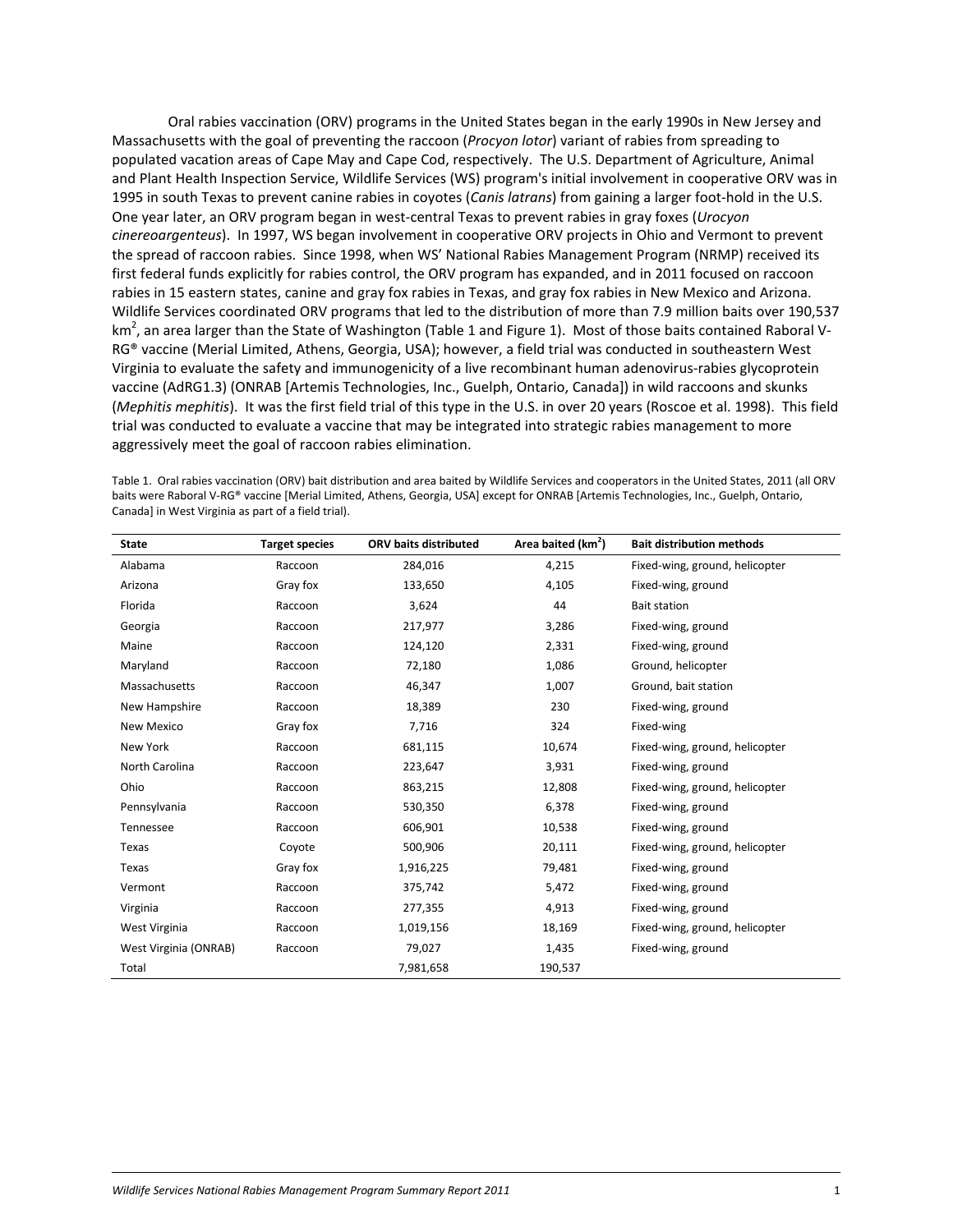

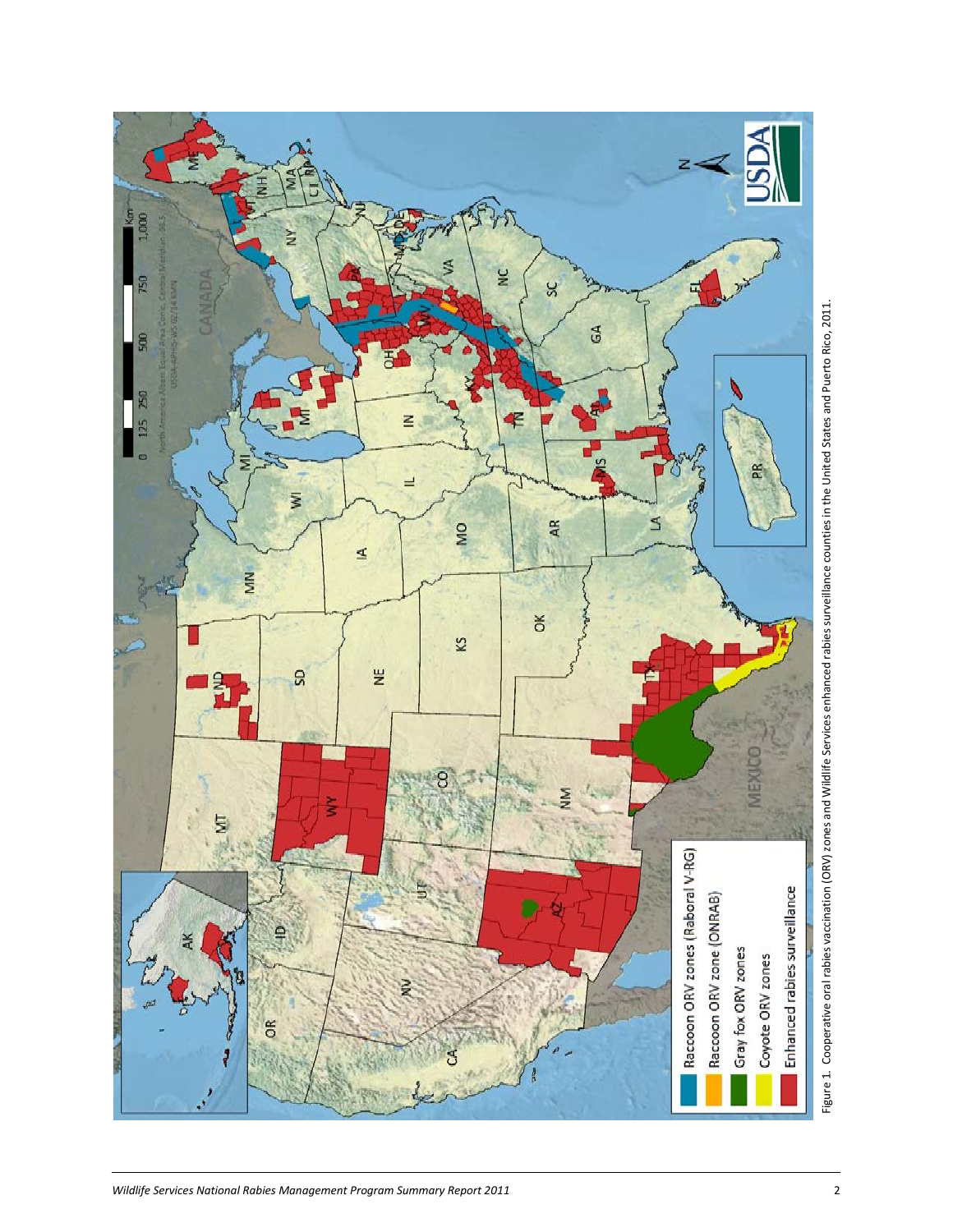In the Northeast, WS continued cooperation with state agencies and international partners in New Brunswick, Quebec, and Ontario, Canada to try to prevent the northern and western spread of raccoon rabies. These ORV zones extended along a portion of the New Brunswick border with Maine; the Quebec border with New Hampshire, Vermont and New York; and the Ontario border in northern and western New York (Figure 1). To help maintain raccoon rabies free status in Quebec and Ontario, Vermont and New York WS implemented trapvaccinate-release (TVR) along the U.S.-Canada border in 2011. These TVR programs resulted in the hand vaccination of 3,948 animals in Vermont (2,046), New Hampshire (30) and northern New York (1,872) (Table 2).

As a component of the greater Appalachian Ridge ORV zone, Ohio continued baiting the Contingency Action ORV zone (east of Cleveland) in the spring and fall of 2011. There was no spring baiting in Ohio in 2010 for the first time since 2003, but in 2011 funding was available to bait the western-most half of the Contingency Action zone (nearest Cleveland). Throughout the summer of 2011, WS continued to integrate TVR into the rabies control campaign within the Contingency Action zone to prevent the spread of raccoon rabies. These TVR efforts resulted in the hand vaccination of 1,685 animals in northeastern Ohio (Table 2). The number of rabid animals with raccoon variant in this Contingency Action zone rose to 8 in 2011 (all in striped skunks). In addition, a 3-year old Siberian husky from Summit County was confirmed rabid in October 2011 with raccoon variant. This was the first rabid dog in Ohio since 1990, and the first known animal infected with the raccoon variant in Summit County. It also represented the western-most case of raccoon rabies in Ohio since 2006. As a result, the Summit County Health Department worked closely with Ohio WS to enhance surveillance; no further raccoon rabies cases were detected through December 2011.

In addition to coordinated TVR in Vermont, New Hampshire, northern New York and Ohio, WS vaccinated and released 1,252 animals in strategic urban/suburban areas where ORV baiting is supplemented by hand vaccination. These areas included: Flagstaff, Arizona; Pinellas County, Florida; Anne Arundel County, Maryland; Cape Cod, Massachusetts; New York City, New York; and Allegheny County, Pennsylvania (Table 2).

| <b>State</b>        | Raccoons | Skunks | Cats (feral) | <b>Fishers</b> | Foxes (gray)   | Foxes (red)  | Coyotes        | Other <sup>a</sup> | <b>Total</b> |
|---------------------|----------|--------|--------------|----------------|----------------|--------------|----------------|--------------------|--------------|
| Arizona             | 8        | 80     |              |                | 6              |              |                | $\mathbf 1$        | 95           |
| Florida             | 111      |        |              |                |                |              |                |                    | 111          |
| Maryland            | 255      |        | 18           |                | 3              | $\mathbf{1}$ |                |                    | 277          |
| Massachusetts       | 112      | 5      |              |                |                |              |                |                    | 117          |
| New Hampshire       | 30       |        |              |                |                |              |                |                    | 30           |
| New York (northern) | 1,722    | 105    | 23           | 12             | $\overline{2}$ | 6            | $\overline{2}$ |                    | 1,872        |
| New York City       | 133      |        |              |                |                |              |                | 1                  | 134          |
| Ohio                | 1,678    |        | 6            |                |                | 1            |                |                    | 1,685        |
| Pennsylvania        | 518      |        |              |                |                |              |                |                    | 518          |
| Vermont             | 1,974    | 69     |              | 3              |                |              |                |                    | 2,046        |
| Total               | 6,541    | 259    | 47           | 15             | 11             | 8            | 2              | 2                  | 6,885        |

Table 2. Animals live trapped, hand vaccinated with rabies vaccine, and released by Wildlife Services in the United States, 2011.

<sup>a</sup> AZ=1 bobcat, NYC=1 opossum.

An outbreak of raccoon rabies emerged in Manhattan (New York City) beginning in December 2009. By year end, 12 rabid raccoons had been confirmed in association with the Central Park outbreak. Prior to this epizootic, the last confirmed case of raccoon rabies in Manhattan was in 2001. Given the human and domestic animal health implications, and the robust raccoon population in Central Park, the New York City Department of Health and Mental Hygiene convened a task force to review rabies control options and strategies. The task force began by requesting assistance from NY WS, developing messages for the public and specific groups, creating and posting signs in Central Park, reaching out to trap-neuter-release groups, sending alerts to medical and veterinary communities, issuing press releases, and reviewing 311 messaging regarding rabies. In 2010, NY WS conducted TVR on apparently healthy wildlife in Central Park and nearby Morningside and Riverside Parks. Raccoons or other wild carnivores exhibiting abnormal behavior suggestive of rabies were euthanized for rabies testing. By year's end, NY WS had hand vaccinated 453 animals over two trapping sessions; and 123 rabid animals were confirmed in Manhattan. Additionally, as part of control efforts in 2010, WS cooperated to distribute 1,080 fishmeal polymer baits by hand throughout the 840-acre (3.4 km<sup>2</sup>; 1.3 mi<sup>2</sup>) Central Park (approximately 318 baits/km<sup>2</sup>). As a continued response to this large epizootic, NY WS again conducted TVR in 2011 and vaccinated 134 wild carnivores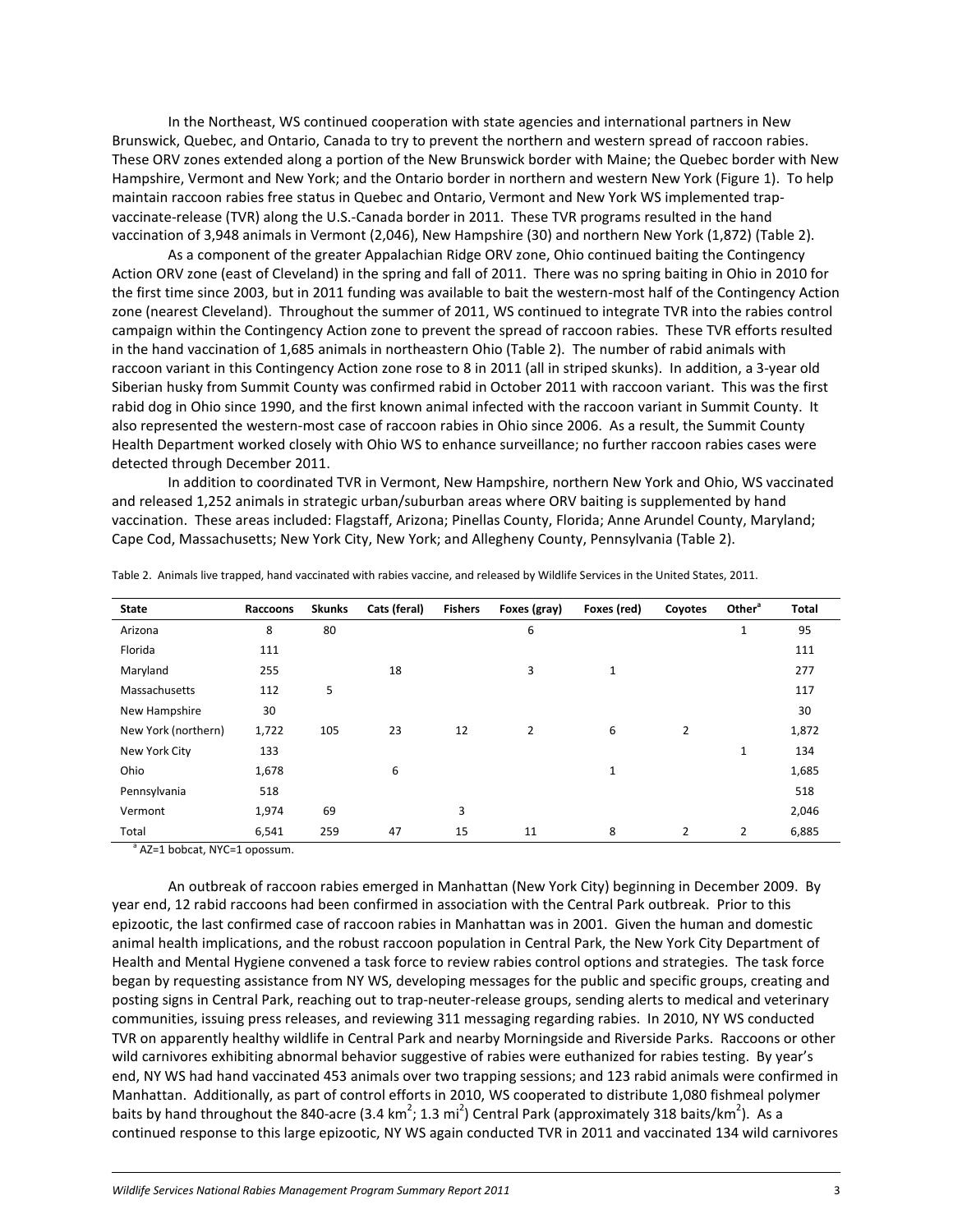in Central Park. No ORV baits were distributed, but by year's end the number of rabid animals confirmed in Manhattan had declined dramatically to only 2 (both raccoons). This marked the end of the epizootic and WS' involvement in rabies control in New York City.

The greater Appalachian Ridge ORV zone extended from Ohio and Pennsylvania, through West Virginia and Virginia, northeastern Tennessee and western North Carolina, and into southeastern Tennessee, northwestern Georgia, and northeastern and central Alabama in 2011 (Figure 1). This 800 km (500 mi) long zone, interfaced with high mountainous habitats that generally do not support robust raccoon populations based on WS density indices. The integration of ORV with the Appalachian Mountains bolsters the overall "barrier effect" to rabies spread. There were no cases of raccoon rabies confirmed west of these zones in 2011.

In 2011, the first phase of a 3-year field trial to evaluate the safety and immunogenicity of ONRAB in raccoons and skunks was conducted in southeastern West Virginia. The study area selected was enzootic for raccoon rabies but had never been treated with ORV (ORV naïve). The study area included 4 cells (127 km<sup>2</sup> each), separated by a 5-km buffered perimeter to reduce potential dilution effect from sampling raccoons with home ranges that extended into ORV naïve areas. An 11-km buffer was established from the western edge of the ONRAB sampling cells to the Raboral V-RG® zone baited at 75 baits/km<sup>2</sup> since 2001, to reduce the chance of confounded serologic results. Prior to ONRAB distribution in August, WS set 150 live traps within 800 m of 25 preselected random points in each sampling cell. Traps were checked for 10 consecutive days and biological samples collected from raccoons and skunks to determine bait uptake and rabies virus neutralizing antibodies (RVNA). In September, approximately 80,000 ONRAB baits were distributed at 75 baits/km<sup>2</sup> mostly by fixed-wing aircraft. In October, the same sampling protocol employed during August pre-bait work was used to sample raccoons and skunks 5-6 weeks post-ORV.

The greater Appalachian Ridge ORV zone included the first phase of a 3-year study in central Alabama to evaluate a baiting strategy called pulse or cluster baiting. A pulse of 8 baits/13.6 seconds is released by helicopter as opposed to 1 bait/1.7 seconds by the traditional fixed-wing baiting strategy. In October, 81,000 Raboral V-RG® coated sachets were distributed by helicopter in central Alabama based on promising results of pulse baiting in southeast Ohio along the West Virginia border in 2008 and 2009. Pulse baiting is conducted to enhance uptake of baits by family groups of raccoons that encounter bait clusters. At the time of annual ORV baiting (late summer), adult female raccoon movements normally include young of the year. Each reproductively competent female has an average litter of 4 young. The goal of this baiting strategy trial was to determine if greater levels of seroprevalence could be established by reaching a larger segment of the juvenile cohort of raccoons. Serological results from these efforts have been encouraging and plans are to continue evaluating this baiting method through 2013.

In 2011, WS continued participation in cooperative ORV in Barnstable County (Cape Cod), Massachusetts; Anne Arundel County, Maryland; and Pinellas County (and adjacent counties), Florida (Figure 1). These projects continue to provide information on ORV effectiveness and surveillance strategies. In an attempt to restore Cape Cod to raccoon rabies free status, the current strategy is to systematically conduct control from Provincetown (the eastern end of the Cape) to the central part of the Cape, with the objective of eliminating raccoon rabies that emerged in 2004 and spread rapidly east through the susceptible raccoon population. There has been a marked reduction in the number of terrestrial cases in Barnstable County since the intervention with TVR and twice a year ORV (high of 157 cases in 2005 to 7 in 2011). The long-term goal is to eliminate rabies from the Cape and reestablish an ORV zone west of the Canal sufficient to prevent raccoon rabies reemergence on Cape Cod. All of these projects have peninsular geography in common, which represents a more favorable landscape (surrounded by water on three sides thus restricting raccoon movements) for evaluating rabies status and if elimination can be achieved on a relatively small scale. Although raccoon rabies elimination in these areas via traditional ORV baiting strategies (aerial and ground distribution) remains a challenge, bait stations continued to be deployed as part of the Massachusetts and Florida projects in 2011. If bait station field trials show promise, plans are to possibly expand their use in similar habitats.

Wildlife Services fills an important cooperative role with the Texas Department of State Health Services (TDSHS) and several other agencies and organizations in ORV efforts that began in Texas in 1995, by providing funding, field expertise, infrastructure, and equipment to help obtain samples for continued monitoring and evaluation of ORV in coyotes in south Texas and gray foxes in west Texas. The rabies control program in coyotes is a balance of enhanced surveillance applied in tandem with an ORV zone maintained along the Rio Grande River (Figure 1) to prevent reemergence of this rabies virus variant from dog (*Canis lupus familiaris*) or coyote sources in Mexico. Single cases were confirmed in dogs near Laredo in 2001 and 2004 within 1.6 km (1 mi) of the U.S.-Mexico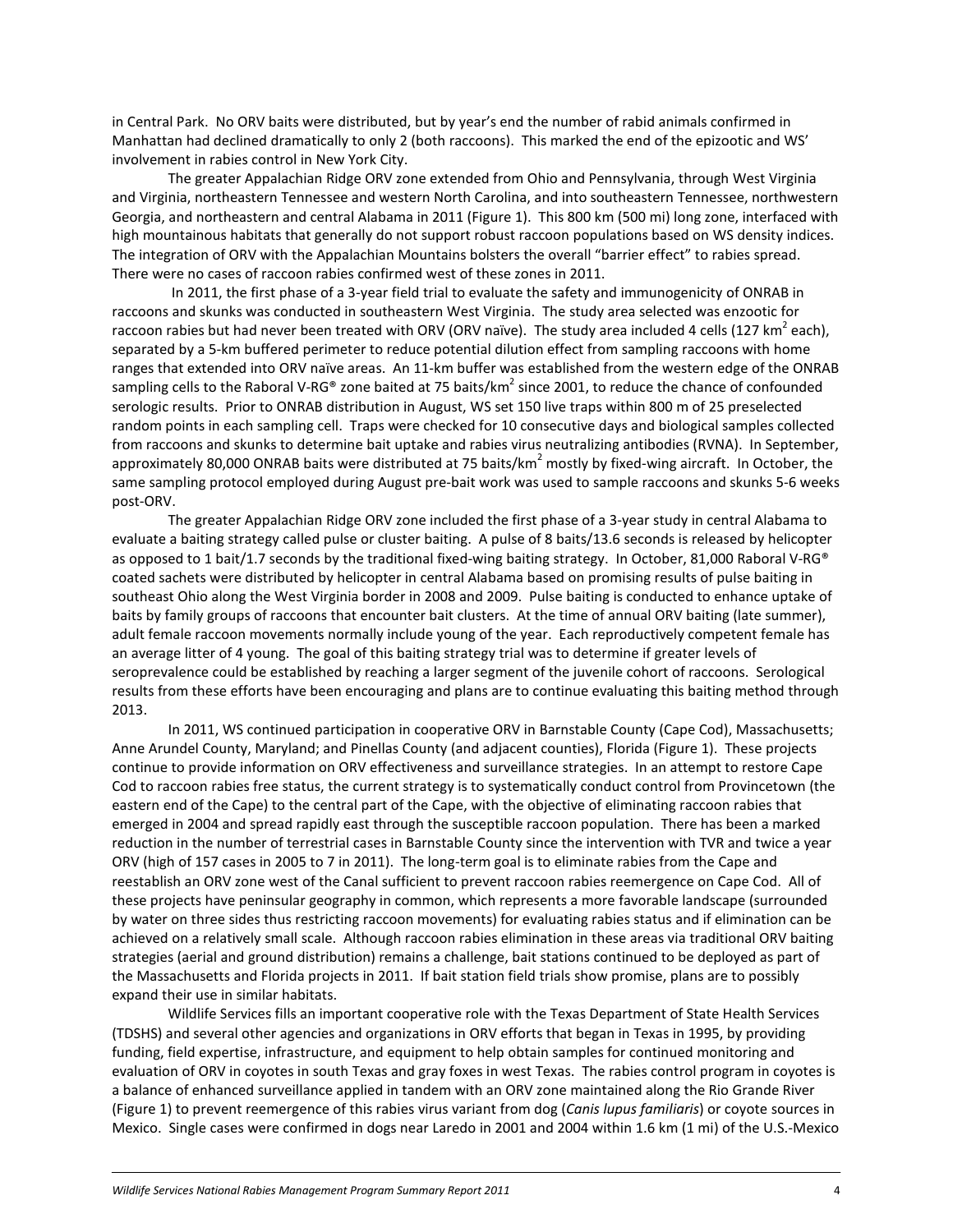border. No additional cases have been reported since 2004. The Centers for Disease Control and Prevention (CDC) and World Health Organization (WHO) declared the United States free of canine rabies in 2007 (Velasco-Villa et al. 2008). This status remained unchanged in 2011.

Wildlife Services is also an important funding and operational partner with the TDSHS in conducting ORV efforts to eliminate a unique gray fox rabies variant in west-central Texas (Figure 1). In 2011, WS and the TDSHS continued enhanced surveillance and baiting in response to fox cases that emerged west of the ORV zone in 2007. In 2011, WS cooperated to distribute more than 1.9 million baits over approximately 79,500 km<sup>2</sup> (30,700 mi<sup>2</sup>) to prevent gray fox rabies from spreading from Texas (Table 1). For the second year, ORV baits (7,716) were distributed in the southeastern portion of Lea County, NM to ensure a sufficient buffer around previous cases in Texas. As a result, no cases of the fox variant unique to Texas were confirmed in 2011, with the last case reported in a domestic dog in May 2009.

In July 2009, Arizona WS implemented its first operational ORV program in Flagstaff to control an outbreak of rabies in gray foxes that began in November 2008. Twenty-two gray foxes, 6 striped skunks and 1 ringtail (*Bassariscus astusus*) had been confirmed rabid with a virus variant associated with big brown bats (*Eptesicus fuscus*). These were the first terrestrial cases of rabies in Flagstaff in over two years, with previous outbreaks primarily in skunks. In August 2011 (for the third year), WS and the Coconino County Health Services District cooperated to distribute 133,650 coated sachets surrounding the city of Flagstaff (Table 1). There were 4 rabies cases in Coconino County in 2011: 2 bats from Flagstaff and 2 gray foxes from a ranch within Grand Canyon National Park, approximately 110 km (70 mi) north of Flagstaff. The foxes were confirmed with a rabies variant associated with big brown bats. In response, WS collaborated with the National Park Service to opportunistically enhance rabies surveillance within the Park.

Also, in 2011, Arizona WS continued a TVR program to vaccinate skunks in and around Flagstaff. TVR efforts resulted in the hand vaccination of 80 striped skunks, 8 raccoons, 6 gray foxes, and 1 bobcat (*Lynx rufus*) (Table 2). Over the multi-year TVR effort (2001 and 2004-2011), 842 animals have been trapped, vaccinated and released: 753 striped skunks, 56 raccoons, 27 gray foxes, 4 bobcats, and 2 Western hog-nosed skunks (*Conepatus mesoleucus*). The significance of spillover of other rabies virus variants in skunks is not well understood, but the apparent inability to orally vaccinate a sufficient segment of skunk populations with the currently licensed oral rabies vaccine-bait hampers our ability to apply this strategy to control rabies in skunks and potentially confounds progress toward control and elimination of raccoon rabies in the eastern U.S. The Arizona program remains critical to an enhanced understanding of the role skunks may play in rabies outbreaks and the nationwide efforts to reduce and eventually eliminate rabies in wild carnivores from the U.S.

In 2011, WS continued sampling insectivorous bats in Arizona to determine prevalence of RVNA. Arizona has 28 bat species for at least a portion of each year. This allows for sampling diverse bat species with widely varying life histories (i.e. colonial or solitary, migratory or non-migratory). Sampling began in 2007 with the Arizona Game and Fish Department, Bat Conservation International, Northern Arizona University, the CDC, and others to obtain and analyze serum samples to better understand rabies and bat dynamics.

In this multi-year study, bats were captured during summer months by partnering organizations using mist nets, funnel traps or harp traps beginning at approximately sunset and continuing for at least 3 hours. Each bat was assessed for age, weight, sex and reproductive status. Blood was collected by WS from the uropatagium/interfemoral vein between the leg and tail using methodologies described in Wimsatt et al. (2005).

In 2011, WS collected 158 serum samples from 13 bat species in Arizona. Currently, 156 of the 158 samples have been analyzed. Ten of 156 bats (6.4%) sampled had detectable RVNA. Thirty-three percent (n=6) of California myotis (*Myotis californicus*) had RVNA, the highest of any species sampled in 2011. The next highest RVNA seroprevalence was observed for Brazilian free-tailed bats (*Tadarida brasiliensis*) at 19% (n=26). RVNA was not detected in big brown bats (n=31), while other species ranged from 0-33% RVNA. Results from this multi-year study will lead to a better understanding of bat rabies in wild populations. This study will continue in 2012.

A GonaCon™ trial in captive dogs was initiated on the Navajo Nation in 2008 under the North American Rabies Management Plan. GonaCon™ vaccine, developed by WS' National Wildlife Research Center (NWRC), stimulates the production of antibodies that bind to the gonadotropin-releasing-hormone (GnRH). The anti-GnRH antibodies inhibit the release of sex hormones, inhibiting sexual activity**.** GonaCon™ has shown to elicit an immune response that contracepts both males and females in several species for at least two years. Simultaneous injection of rabies vaccine and GonaCon™ may have the potential to improve our ability to control rabies by additive effect of reduced dog fecundity. In 2011, Arizona WS cooperated with NWRC and the Navajo Nation to conclude a study that monitored vaccinated female dogs through several breeding cycles in the presence of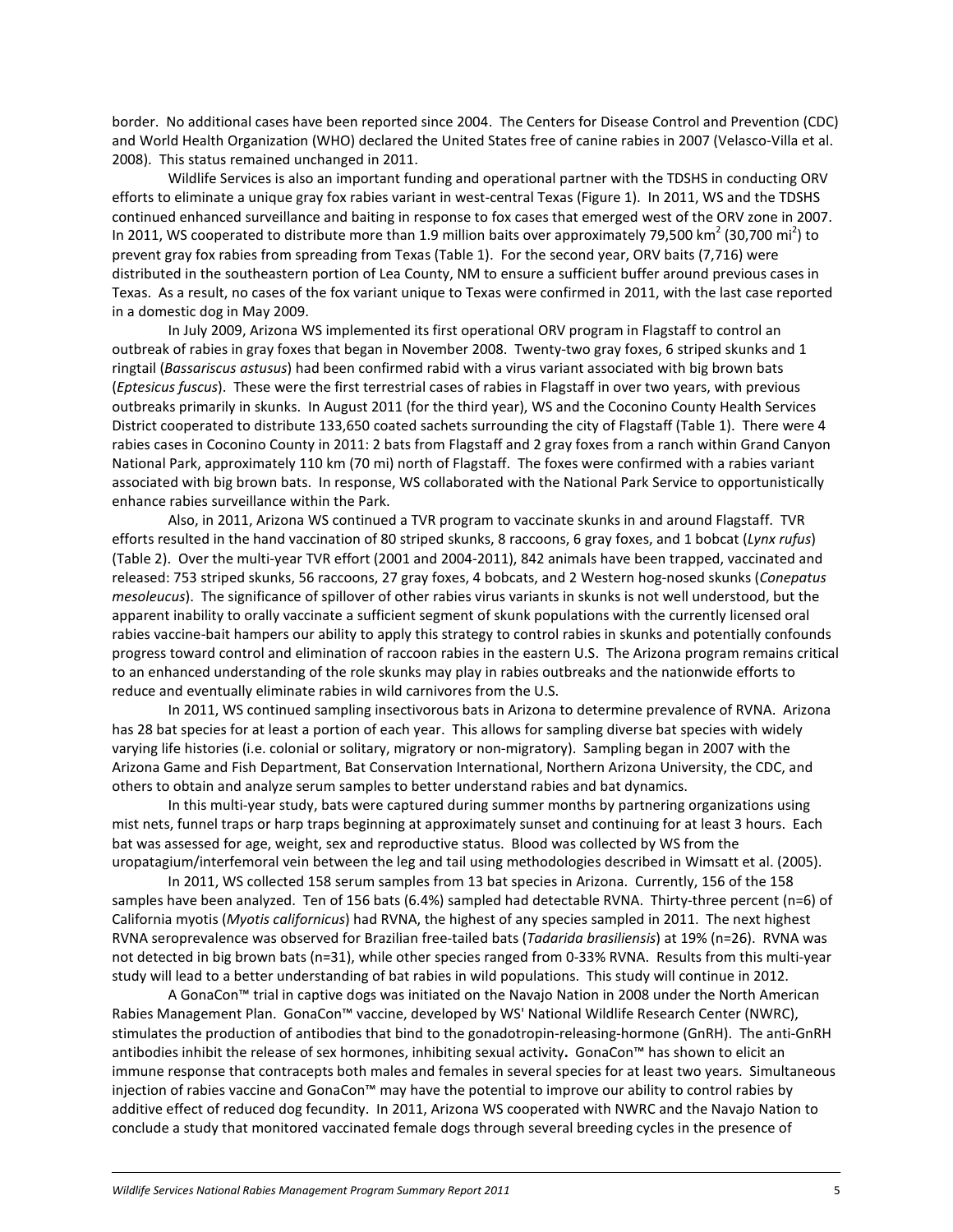reproductively competent males to determine if they were contracepted. Six female dogs were monitored for 3 years by the Navajo Nation Veterinary Program and did not become pregnant. The study was terminated after 3.5 years when one dog became pregnant. This study led to an international collaborative study on an improved formulation of GonaCon™ in captive dogs in Hidalgo, Mexico in 2011. Twenty female dogs were assigned to one of three groups: Group A (6 controls), Group B (7 given only GonaCon™), and Group C (7 given GonaCon™ and rabies vaccine). Vaccines were delivered intramuscularly. Animals were placed under observation and evaluated during the 61-day trial. Clinically, all dogs behaved normally. No limping or prostration was observed, in spite of minor muscle atrophy post-mortem in the left hind leg of dogs that received GonaCon™. Two dogs that began the study pregnant give birth to healthy pups. Dogs that received a GonaCon™ injection had macro and microscopic lesions consistent with prior findings, but the adverse injection effects were less frequent and lower in intensity. Both vaccines were immunogenic based on significant increases in rabies virus neutralizing antibodies and anti-GnRH antibodies in treatment Groups B and C. Simultaneous administration of GonaCon™ and rabies vaccine in Group C did not affect immunogenicity. Progesterone was suppressed significantly in comparison to controls. Future studies that monitor fertility through multiple breeding cycles represent a research need to determine the value of integrating this vaccine into dog rabies management.

Wildlife Services and cooperators continued to implement enhanced rabies surveillance in 2011 in 25 states and Puerto Rico. Enhanced surveillance is designed to complement public health surveillance and provide greater intensity and scope in suspect animal testing to delineate the leading edge of rabies distribution, allowing for sound ORV decisions. Enhanced surveillance includes samples from: animals exhibiting behaviors suggestive of rabies but not implicated in human or domestic animal exposures, road kills, other animals found dead, animals with wounds or lesions suggestive of rabies, and animals removed near locations where rabies has recently been confirmed. In 2011, WS continued to enhance rabies surveillance in the states conducting ORV for raccoons, as well as emphasizing surveillance in adjacent states west of the raccoon ORV zone, including: Michigan, Kentucky, Mississippi and Louisiana (Figure 1). Texas and New Mexico collected 1,331 and 23 animals, respectively, in support of coyote and gray fox ORV programs. Arizona collected 413 animals in support of gray fox ORV and batskunk studies. Wyoming and North Dakota (for the first time) collected and submitted animals for testing to determine the presence of skunk variants. Also for the first time, Alaska and Puerto Rico WS began enhanced surveillance to monitor for the arctic fox variant (Alaska) and domestic dog variants in mongoose (Puerto Rico). In 2011, WS collected and submitted 9,485 samples for enhanced rabies surveillance testing (Table 3) by WS, the CDC, local health department laboratories, and local agriculture department laboratories. From these samples, 174 rabid animal locations were identified and improved rabies management decisions.

Since 2005, 63 WS personnel have attended direct rapid immunohistochemistry test (dRIT) training at the CDC in Atlanta, Georgia. The dRIT is an unlicensed procedure designed for consideration as a potential confirmatory measure of the direct fluorescent antibody (dFA) test (the test most frequently used to diagnose rabies) (Lembo et al. 2006). In addition, the dRIT may be used to enhance field surveillance in suspect wildlife, particularly in support of ORV programs. The dRIT may be used in remote locations to improve sample turnaround and not overburden rabies laboratories, but it is not used for public health surveillance in the U.S. Animals involved in potential or actual human or domestic animal rabies exposures are evaluated through standard procedures by public health experts at established local, state, or federal laboratories. From 2005-2011, WS implemented the dRIT in 20 states. In 2011, WS (and the TDSHS) tested 7,574 (79.9%) animals collected for enhanced surveillance using the dRIT; 141 tested positive for rabies (Table 3).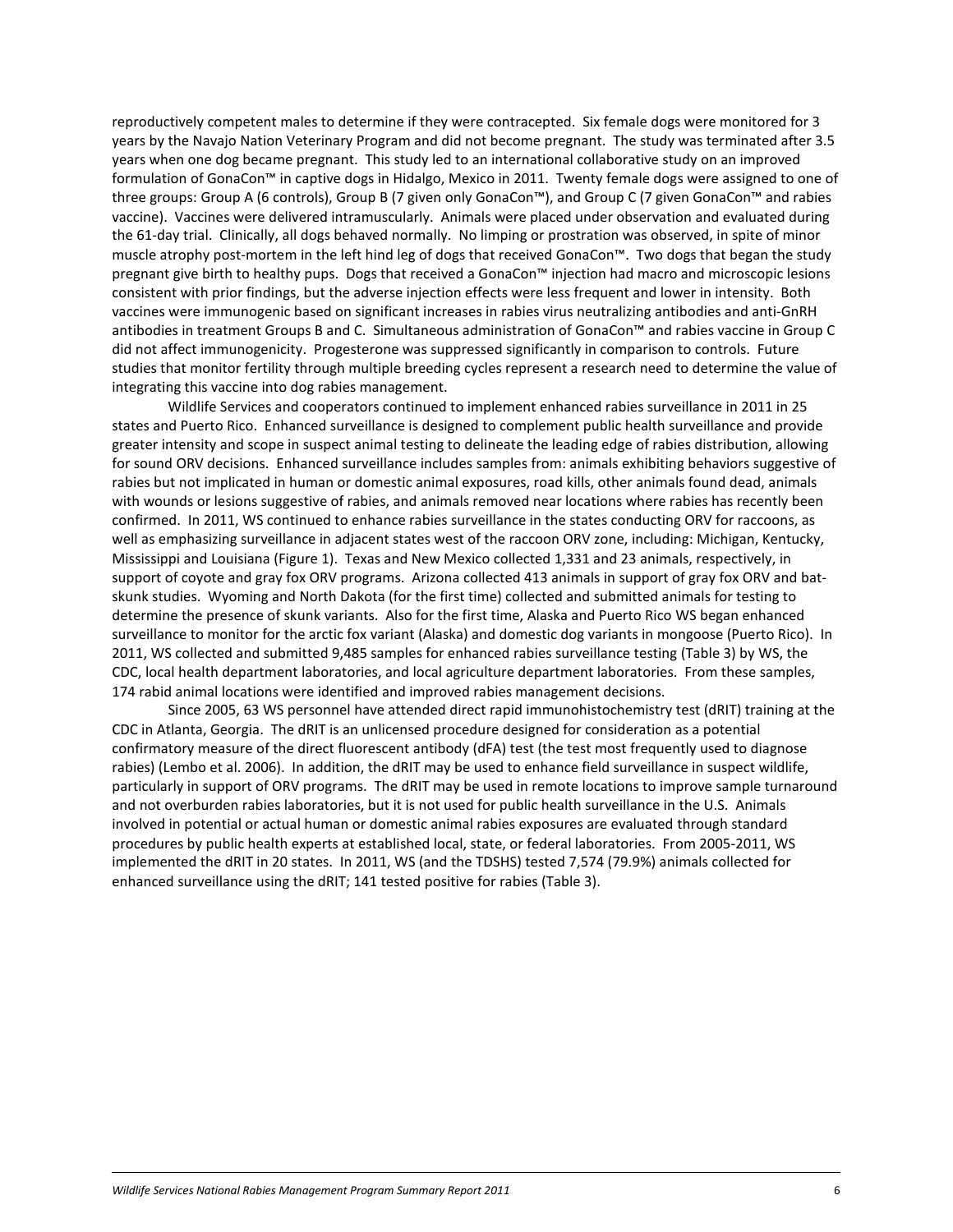Table 3. Wildlife Services enhanced rabies surveillance and use of the direct rapid immunohistochemistry test (dRIT) as part of rabies management programs in the United States and Puerto Rico, 2011.

| <b>State</b>              | <b>Enhanced surveillance</b><br>animals | <b>WS tested</b><br>by dRIT | Rabid<br>by dRIT |
|---------------------------|-----------------------------------------|-----------------------------|------------------|
| Alabama                   | 190                                     | 189 (99.5%)                 | $\overline{7}$   |
| Alaska <sup>a</sup>       | 105                                     | 105 (100%)                  | $\mathbf 0$      |
| Arizona                   | 413                                     | 413 (100%)                  | 25               |
| California <sup>ª</sup>   | $\mathbf 0$                             |                             |                  |
| Florida                   | 178                                     | 175 (98.3%)                 | $\overline{4}$   |
| Georgia                   | 126                                     | 126 (100%)                  | 0                |
| Kentucky <sup>a</sup>     | 92                                      | 92 (100%)                   | 0                |
| Louisiana <sup>ª</sup>    | 40                                      | 40 (100%)                   | $\mathbf 0$      |
| Maine                     | 120                                     | $\pmb{0}$                   |                  |
| Maryland                  | 61                                      | 61 (100%)                   | 3                |
| Massachusetts             | 113                                     | 113 (100%)                  | $\overline{7}$   |
| Michigan <sup>a</sup>     | 49                                      | 49 (100%)                   | 0                |
| Mississippi <sup>a</sup>  | 101                                     | 101 (100%)                  | 0                |
| New Hampshire             | 10                                      | $\mathbf 0$                 |                  |
| <b>New Mexico</b>         | 23                                      | $\mathbf 0$                 |                  |
| New York                  | 173                                     | $\mathbf 0$                 |                  |
| North Carolina            | 51                                      | 51 (100%)                   | $\overline{2}$   |
| North Dakota <sup>ª</sup> | 17                                      | $\mathbf 0$                 |                  |
| Ohio                      | 911                                     | 910 (99.9%)                 | 6                |
| Pennsylvania              | 2,642                                   | 2,605 (98.6%)               | 19               |
| Puerto Rico <sup>a</sup>  | 38                                      | 38 (100%)                   | $\mathbf 0$      |
| Tennessee                 | 923                                     | 922 (99.9%)                 | 5                |
| Texas <sup>b</sup>        | 1,331                                   | 18 (1.4%)                   | 0                |
| Vermont                   | 83                                      | $\mathbf 0$                 |                  |
| Virginia                  | 432                                     | 432 (100%)                  | 28               |
| West Virginia             | 1,013 (98.3%)<br>1,030                  |                             | 35               |
| Wyoming <sup>a</sup>      | 233                                     | $\mathbf 0$                 |                  |
| Total                     | 9,485                                   | 7,574 (79.9%)               | 141              |

<sup>a</sup> ORV not applied in this state/territory.

**b** Includes samples tested by the Texas Department of State Health Services using the dRIT.

In all states conducting ORV, WS continues to take the lead on post-ORV monitoring to evaluate program effectiveness by collecting blood and tooth samples for determining RVNA and bait uptake (when biomarker is available) in raccoons, skunks, coyotes, foxes, and bobcats. All animals captured by WS in 2011 were trapped in accordance with federal, state and local laws, and were handled according to the American Society of Mammalogists, Animal Care and Use Committee guidelines. All animals that had to be euthanized by WS in 2011, were done so in accordance with the American Veterinary Medical Association's Panel on Euthanasia recommendations. Density indexing was also used to characterize raccoon and skunk populations and to provide post-ORV serum samples for analysis.

Typically, WS presents ORV program evaluation data (serology, tetracycline, and age results) from the previous year monitoring activities due to lag time in sample analyses by cooperating or contracted laboratories. However, all states had received 2011 results by the time of this report so they are presented in the following portion of this report.

In the West Virginia field trial conducted to evaluate the safety and immunogenicity of ONRAB in wild raccoons and skunks, WS trapped and sampled 395 raccoons that had a 9.6% RVNA seroprevalence pre-ONRAB in an ORV naïve area (Table 4). Based on other WS trapping since 1997, the background seroprevalence was consistent with ORV naïve areas that have enzootic raccoon rabies. Antibody prevalence was significantly higher at 49.2% (n=262) in raccoons after ONRAB distribution. This was the highest RVNA level observed among raccoons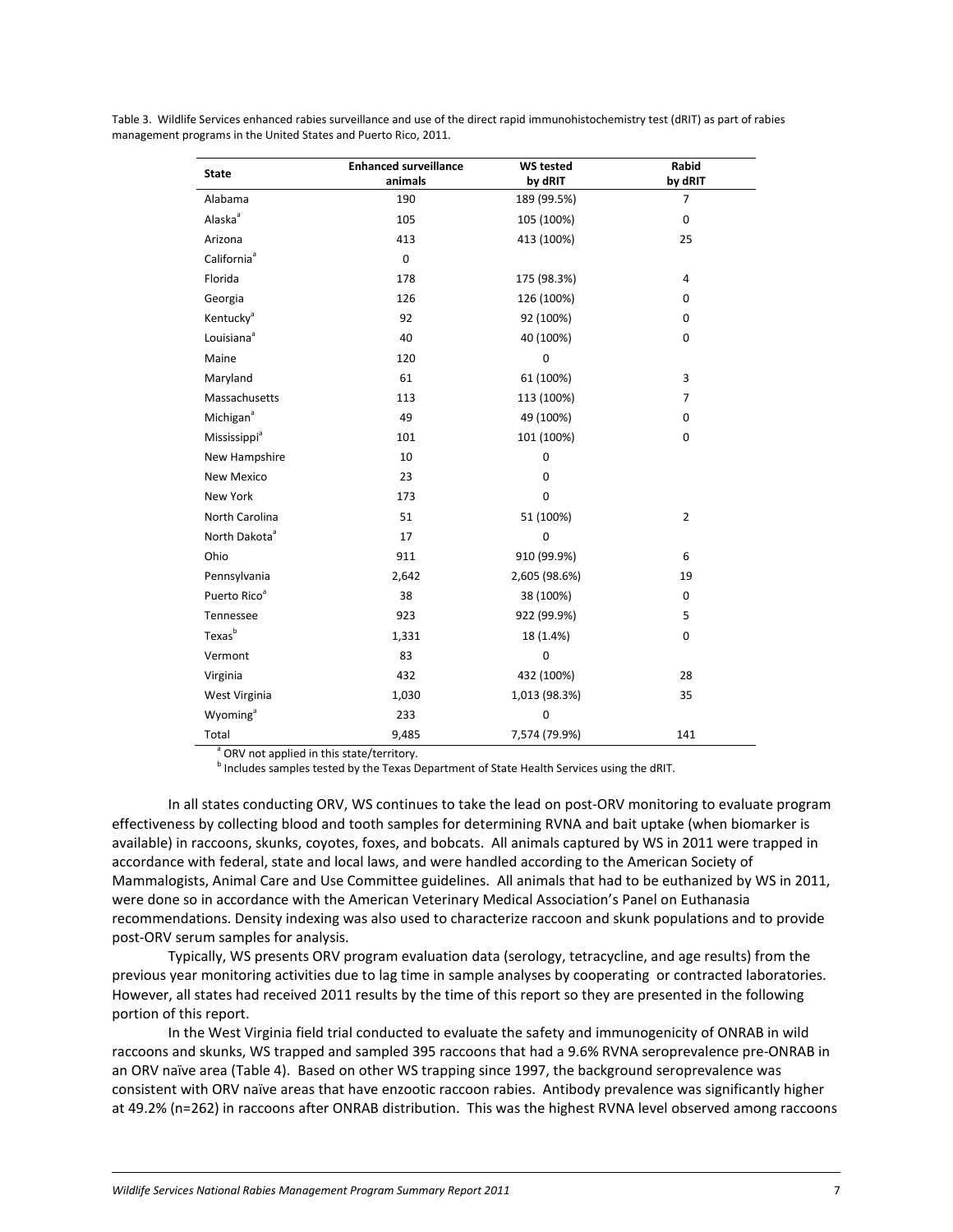by WS for areas with similar management histories evaluated prior to and after an initial ORV campaign at 75 baits/ $km^2$  with Raboral V-RG®.

Table 4. Prevalence of rabies virus neutralizing antibodies (RVNA) by species sampled for pre and post-ONRAB (Artemis Technologies, Inc., Guelph, Ontario, Canada) bait distribution in a field trial in West Virginia, USA, 2011<sup>a</sup>.

|                | <b>Pre-ONRAB</b> |                      | <b>Post-ONRAB</b> |                      |  |
|----------------|------------------|----------------------|-------------------|----------------------|--|
| <b>Species</b> | Number of sera   | <b>Positive RVNA</b> | Number of sera    | <b>Positive RVNA</b> |  |
| Raccoons       | 395              | 38 (9.6%)            | 262               | 129 (49.2%)          |  |
| Striped skunks | 20               | $1(5.0\%)$           | 28                | 2(7.1%)              |  |
| Gray foxes     | 1                | 0                    | 2                 | 2 (100%)             |  |
| Red foxes      | 0                |                      | 1                 | 1 (100%)             |  |
| Coyotes        | 0                |                      | 1                 | 1 (100%)             |  |
| Total          | 416              | 39 (9.4%)            | 294               | 135 (45.9%)          |  |

One skunk and 1 coyote were collected as road kills within sampling cells during the post-ONRAB period.

The remainder of the RVNA analysis in this report is based on ORV with Raboral V-RG®. In 2011, a mean positive antibody response of 30±13% was observed for 3,063 raccoon serum samples collected post-ORV (Table 5); 151 of the positive samples had a previous record of hand vaccination. Post-ORV sera were also collected from 59 striped skunks, 4 gray foxes, 3 fishers (*Martes pennanti*), and 2 red foxes (*Vulpes vulpes*) during raccoon rabies management programs. Five skunks (9%), all gray foxes (100%), 2 fishers (67%), and 1 red fox (50%) had a detectable RVNA response; 3 skunks and the red fox had a prior record of hand vaccination.

Table 5. Wildlife Services post-oral rabies vaccination (ORV) sampling efforts as part of rabies management programs targeting various species in the United States, 2011 (all ORV baits were Raboral V-RG® vaccine [Merial Limited, Athens, Georgia, USA]).

| <b>State</b>       | Positive rabies antibody<br>4-12 weeks <sup>a</sup><br>All post-ORV<br>response (≥0.06 IU)<br>serum samples |                                                 | post-ORV samples | Positive rabies antibody<br>response ( $\geq 0.06$ IU) <sup>b</sup> |  |
|--------------------|-------------------------------------------------------------------------------------------------------------|-------------------------------------------------|------------------|---------------------------------------------------------------------|--|
| Raccoon            |                                                                                                             |                                                 |                  |                                                                     |  |
| Alabama            | 372                                                                                                         | 208<br>55 (14.8%)                               |                  | 52 (25.0%)                                                          |  |
| Florida            | 205                                                                                                         | 62 (30.2%)                                      | 177              | 50 (28.2%)                                                          |  |
| Georgia            | 121                                                                                                         | 44 (36.4%)                                      | 121              | 44 (36.4%)                                                          |  |
| Maine              | 123                                                                                                         | 24 (19.5%)                                      | 123              | 24 (19.5%)                                                          |  |
| Maryland           | 254                                                                                                         | 80 $(31.5%)^c$                                  | 254              | 80 (31.5%)                                                          |  |
| Massachusetts      | 105                                                                                                         | 57 (54.3%) <sup>c</sup>                         | 105              | 57 (54.3%)                                                          |  |
| New Hampshire      | 29                                                                                                          | 6(20.7%)                                        | 6                | $\mathbf 0$                                                         |  |
| New York           | 290                                                                                                         | 93 $(32.1\%)^c$                                 | 290              | 93 (32.1%)                                                          |  |
| North Carolina     | 120                                                                                                         | 21 (17.5%)                                      | 107              | 19 (17.8%)                                                          |  |
| Ohio               | 307                                                                                                         | 111 $(36.2\%)^c$                                | 307              | 111 (36.2%)                                                         |  |
| Pennsylvania       | 505                                                                                                         | 87 (17.2%)                                      | 505              | 87 (17.2%)                                                          |  |
| Tennessee          | 245                                                                                                         | 57 (23.3%)                                      | 245              | 57 (23.3%)                                                          |  |
| Vermont            | 189                                                                                                         | 54 $(28.6%)^c$                                  | 153              | 48 (31.4%)                                                          |  |
| Virginia           | 198                                                                                                         | 107 (54.0%)                                     | 198              | 107 (54.0%)                                                         |  |
| West Virginia      |                                                                                                             | No sampling done post-ORV in Raboral V-RG® zone |                  |                                                                     |  |
| Total              | 3,063                                                                                                       | 858 (28.0%)                                     | 2,799            | 829 (29.6%)                                                         |  |
| Mean ± St. Dev.    |                                                                                                             | 30±13%                                          |                  | 29±14%                                                              |  |
| Arizona (gray fox) | 6                                                                                                           | 2(33.3%)                                        | 6                | 2(33.3%)                                                            |  |
| Texas (coyote)     | 104                                                                                                         | 74 (71.2%)                                      | 104              | 74 (71.2%)                                                          |  |
| Texas (gray fox)   | 177                                                                                                         | 162 (91.5%)                                     | 177              | 162 (91.5%)                                                         |  |

<sup>a</sup> Samples taken during optimal evaluation period of 4-12 weeks post-ORV bait distribution.<br><sup>b</sup> Sera collected in all states but Texas are positive at ≥0.06 IU/ml; sera collected in Texas are positive at ≥0.04 IU/ml.

<sup>c</sup> In these states, some raccoons with a positive rabies antibody response had a record of previous hand vaccination by Wildlife Services (MD=41, MA=9, NY=51, OH=36, VT=14) either through a coordinated trap-vaccinate-release effort (as in NY, OH and VT) or in urban/suburban areas where ORV baiting is supplemented by hand vaccination (as in Anne Arundel Co., MD and Cape Cod, MA).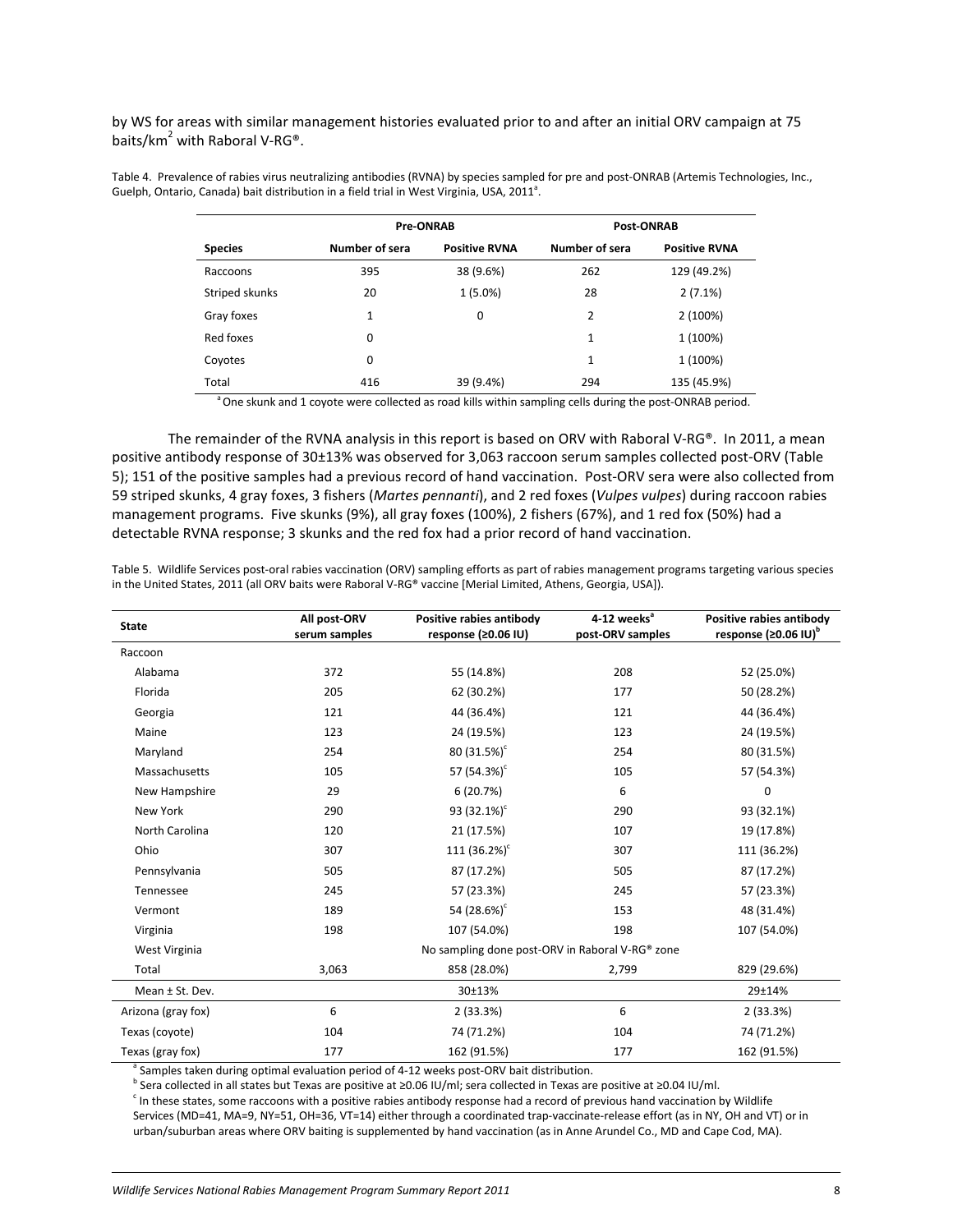Texas collected sera from 104 coyotes and 177 gray foxes to evaluate seroprevalence post-ORV in those species in south and west-central Texas, respectively; 74 coyotes (71%) and 162 gray foxes (92%) had RVNA (Table 5). Texas also collected post-ORV sera from 110 coyotes, 10 raccoons, 10 striped skunks, and 6 bobcats during evaluation of the gray fox ORV program; 101 coyotes (92%), 8 skunks (80%), 3 raccoons (30%), and 2 bobcats (33%) had detectable RVNAs. To evaluate the third year of an ORV program targeting gray foxes around Flagstaff, Arizona, sera were collected from 19 skunks, 9 coyotes, 7 raccoons, and 6 gray foxes post-ORV. Two foxes (33%), but no other animals, showed detectable rabies antibodies. No post-ORV evaluation was conducted in New Mexico in 2011.

Teeth were submitted to Matson's Laboratory in 2011 for tetracycline biomarker analysis and aging. Tetracycline biomarker results for the raccoon rabies management program are not presented because 80% of the 5.4 million ORV baits distributed for raccoons in 2011 were coated sachets that do not contain tetracycline biomarker. Texas stopped collecting teeth in 2011, as 97% of their baits were coated sachets, with only fishmeal polymer baits used in ground baited areas. Teeth were not collected in the Arizona gray fox ORV zone, as only coated sachets were distributed. Age results for target species sampled during raccoon rabies management programs were similar to previous years (Figure 2). Median raccoon age was 1 year suggesting the importance of young in the overall population, but ages ranged from <1 to 12 years (a lactating female from West Virginia). Four raccoons were aged at ≥10 y.o.: 2 at 10 y.o., 1 at 11 y.o. and 1 at 12 y.o., but the population of aged raccoons was predominately <3 y.o.

In addition, during raccoon rabies management programs in 2011, WS collected teeth for aging from: 36 striped skunks (median age: <1 year, range: 0-3 years); 2 gray foxes (median age: 1.5 years, range: 0-3 years); 2 red foxes (median age: <1 year, range: 0 years); 1 coyote aged at 8 y.o. and 1 fisher aged at 6 y.o.



Figure 2. Age class distribution of 1,518 raccoon teeth collected by Wildlife Services during cooperative rabies management programs in the eastern United States, 2011.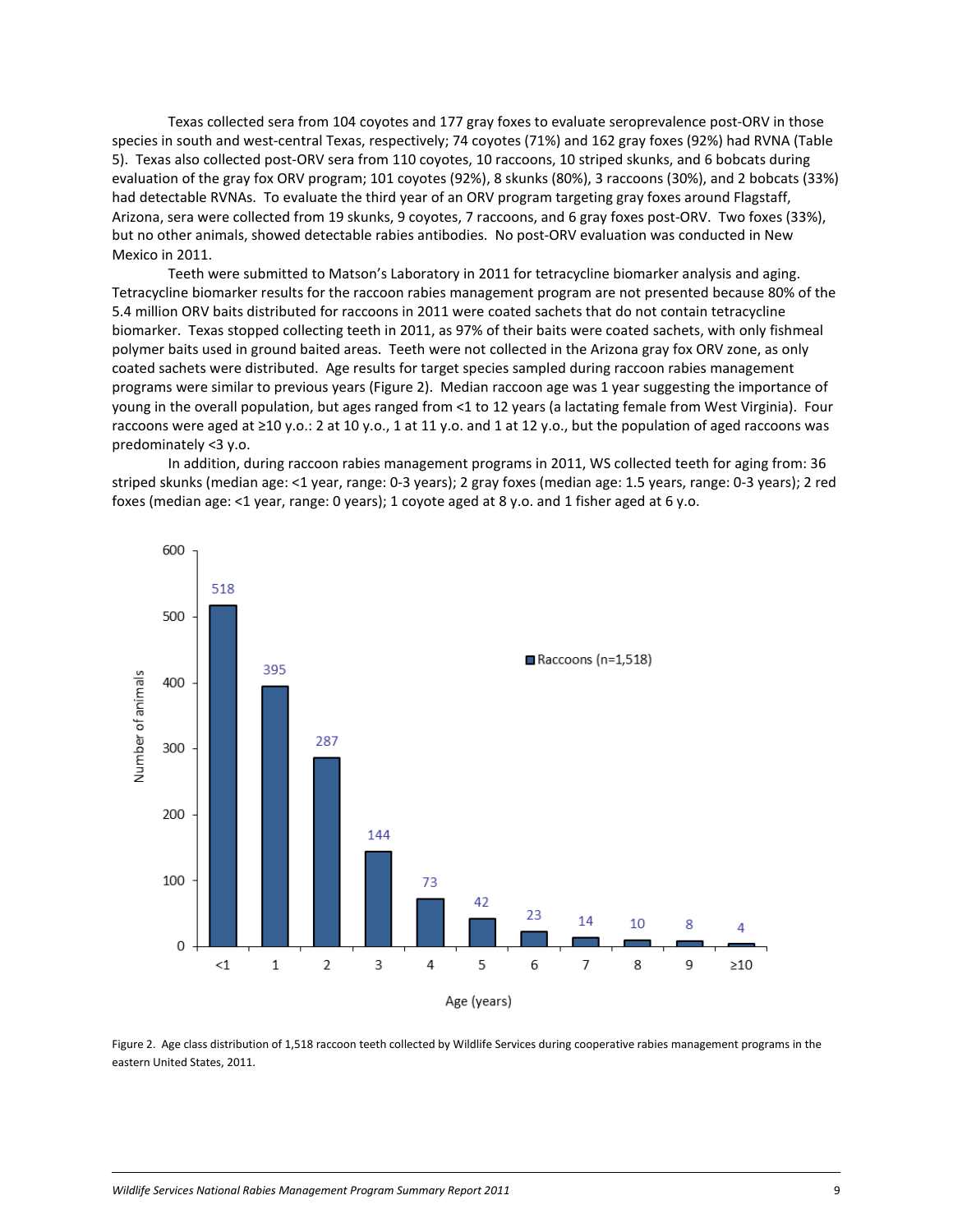The need for a bait-vaccine combination that produces higher levels of RVNA in wild meso-carnivore rabies reservoir species remains the highest priority and requires continued systematic research. In 2010, research at Thomas Jefferson University in Philadelphia, Pennsylvania and at the CDC focused on the development of new, safe, and effective oral rabies vaccines with canine adenovirus (CAV) as a prospective vector for expression of the rabies glycoprotein. Captive challenge trials in skunks and raccoons at the CDC demonstrated strong CAV2-RG (canine adenovirus2-rabies glycoprotein recombinant) performance. In 2009, a field sero-survey among raccoons (n=500) was completed and showed low prevalence of canine adenovirus antibodies, suggesting low interference for CAV2-RG seroconversion in this species. However, in 2010, WS began a field sero-survey in skunks, coyotes and gray foxes to determine CAV antibodies. This initial work in other species suggests that CAV antibodies are naturally occurring at much higher levels, especially in canids, and may interfere with CAV2-RG seroconversion. Field sero-surveys were expanded in 2011 to include mongoose (*Herpestes javanicus*). Of the 1,128 animals included in this analysis, 256 (22.7%) tested positive for CAV neutralizing antibodies, with the lowest level in raccoons (3.4%, n=610) and the highest in coyotes (78.4%, n=116). Gray foxes (39.7%, n=116), striped skunks (37.3%, n=201) and mongooses (27.1%, n=85) also showed significantly higher CAV neutralizing antibody levels than raccoons. These findings suggest that meso-carnivores more phylogenetically distant from *Canis* species may respond more favorably to field application of CAV2-RG presented in a proper bait formulation. However, due to background antibody levels, CAV2-RG may not be equally effective in ORV campaigns in all meso-carnivore rabies reservoir species in North America, irrespective of bait formulation. This limitation, together with the current economic climate and other limiting factors, underscore the need for access to a single, safe, inexpensive oral rabies vaccine in the U.S. that is efficacious in all meso-carnivore rabies reservoir species.

Wildlife Services' NWRC in Fort Collins, Colorado completed, continued or initiated several pen, laboratory, and field studies to investigate the ecology, control, and prevention of terrestrial rabies in free-ranging wildlife. This marked the beginning of the current 5-year plan (2011-2015) for rabies research projects. Eleven studies were carried over from the previous 5-year plan; 5 of those were completed in 2011 and six will continue into 2012 (Table 6). Eight new studies were initiated, many of them multi-year in scope. All studies were conducted under one of the following 15 research objectives: 1) Economic evaluation of the WS ORV program; 2) Investigation of diagnostic tools for rabies surveillance in target species; 3) Improvements of vaccines and baits to increase rabies vaccine uptake by target species; 4) Evaluation of ONRAB in target and non-target species; 5) Investigation into the ecology of rabies in Puerto Rican mongoose; 6) Development of baiting strategies to maximize vaccine uptake; 7) Evaluation of non-target uptake of ORV baits; 8) Investigation of long distance movements of raccoons; 9) Use of modeling in rabies research and ecology; 10) Understand rabies host ecology; 11) Density estimation; 12) Evaluation of raccoon movements on Cape Cod; 13) Investigation into the use of infrared thermography; 14) Prevention of rabies transmission from domestic animals to wildlife; and 15) Efficacy of Gonacon™ in raccoons.

Throughout 2011, WS continued to participate in formal meetings with counterparts from Canada, Mexico, and the Navajo Nation in the context of the North American Rabies Management Plan (NARMP) that identifies information exchange, enhanced surveillance, rabies control and research as key areas of focus toward meeting continental goals for rabies management. The NARMP was formally recognized by Canada, Mexico, the U.S. and Navajo Nation at a signing ceremony during the XIX International Conference on Rabies in the Americas held at the CDC in Atlanta, Georgia in September 2008.

In 2011, WS and cooperators will continue to focus on implementing enhanced rabies surveillance in conjunction with ORV to determine areas at risk of rabies spread and to monitor program success. Adjustments to ORV zones may occur as a result of improved surveillance information. Contingency actions in New York, Ohio, and Vermont/New Hampshire will be limited in scope as efforts are being planned to expand ONRAB field trials into these states. Wildlife Services will continue to commit to improving the existing vaccine-bait and collaborating in the testing and enhancement of new vaccine-baits and strategies to increase program effectiveness in achieving rabies management goals, including elimination of raccoon rabies.